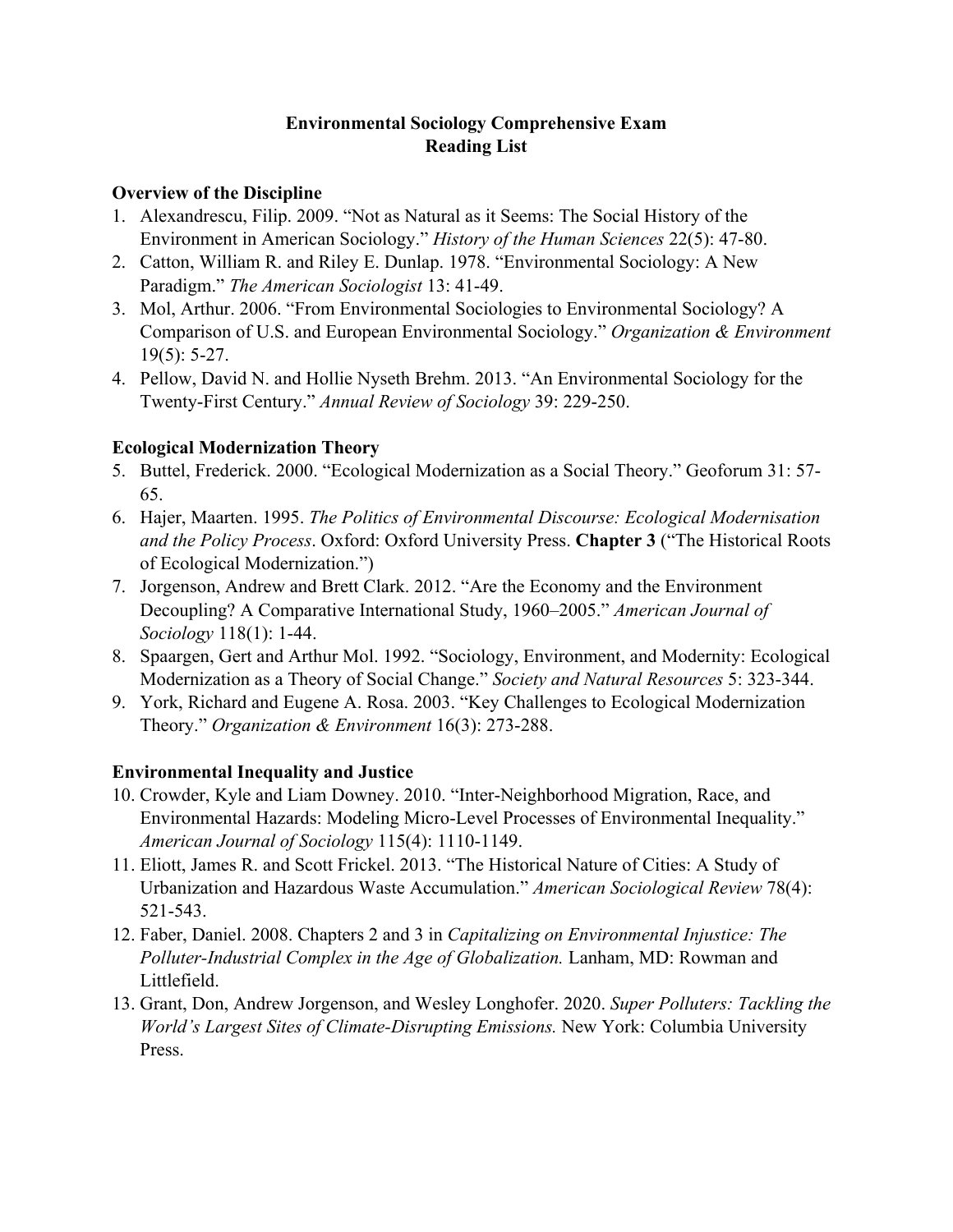- 14. Grant, Don, Mary Nell Trautner, Liam Downey, and Lisa Thiebaud. 2010. "Bringing the Polluters Back In: Environmental Inequality and the Organization of Chemical Production." *The American Sociological Review* 75(4): 479-504.
- 15. Harrison, Jill Lindsey. 2019. Chapters 1, 4, and 7 in *From the Inside Out: The Fight for Environmental Justice within Government Agencies*. Cambridge, MA: MIT Press.
- 16. Harrison, Jill Lindsey. 2011. Chapters 1, 4, and 5 in *Pesticide Drift and the Pursuit of Environmental Justice*. Cambridge, MA: MIT Press.
- 17. Hooks, Gregory and Chad L. Smith. 2004. "The Treadmill of Destruction: National Sacrifice Areas and Native Americans." *American Sociology Review* 69(4): 558-575.
- 18. Mohai, Paul and Robin Saha. 2015. "Which Came First, People or Pollution? A Review of Theory and Evidence from Longitudinal Environmental Justice Studies." *Environmental Research Letters* 10: 125011.
- 19. Mohai, Paul, David N. Pellow, and J. Timmons Roberts. 2009. "Environmental Justice." *Annual Review of Environment and Resources* 34: 405-430.
- 20. Pellow, David N. 2017. "Critical Environmental Justice Studies." Pp. 1-31 in *What is Critical Environmental Justice?* Cambridge, MA: Polity Press.
- 21. Pulido, Laura. 2016. "Geographies of Race and Ethnicity II: Environmental Racism, Racial Capitalism and State Sanctioned Violence." *Progress in Human Geography* 41(4) 524-533.
- 22. Pulido, Laura. 2000. "Rethinking Environmental Racism: White Privilege and Urban Development in Southern California." *Annals of the Association of American Geographers* 90(1): 12-40.

## **Hazards and Disasters**

- 23. Arcaya, Mariana, Ethan J. Raker, and Mary C. Waters. 2020. "The Social Consequences of Disasters: Individual and Community Change." *Annual Review of Sociology* 46: 671-691.
- 24. Browne, Katherine E. and Lori Peek. 2014. "Beyond the IRB: An Ethical Toolkit for Long-Term Disaster Research." *International Journal of Mass Emergencies and Disasters* 32(1): 82-120.
- 25. Fordham, Maureen, William E. Lovekamp, Deborah S. K. Thomas, and Brenda D. Phillips. 2013. "Understanding Social Vulnerability." Pp. 1-29 in *Social Vulnerability to Disasters, 2nd ed.,* edited by D. S. K. Thomas, B. D. Phillips, W. E. Lovekamp, and A. Fothergill. Boca Raton, FL: CRC Press.
- 26. McFarlane, Alexander C. and Fran H. Norris. 2006. "Definitions and Concepts in Disaster Research." Pp. 3-19 in *Methods for Disaster Mental Health Research,* edited by F. H. Norris, S. Galea, M. J. Friedman, and P. J. Watson. New York: The Guilford Press.
- 27. Peek, Lori, Tricia Wachtendorf, and Michelle Annette Meyer. 2021. "Sociology of Disasters." Pp. 219-241 in the *Handbook of Environmental Sociology,* edited by B. S. Caniglia, A. Jorgenson, S. A. Malin, L. Peek, D. N. Pellow, and X. Huang. Cham, Switzerland: Springer.
- 28. Quarantelli, E. L. 1987. "Disaster Studies: An Analysis of the Social Historical Factors Affecting the Development of Research in the Area." *International Journal of Mass Emergencies and Disasters* 5(3): 285-310.
- 29. Rivera, Jason D., ed. 2021. *Disaster and Emergency Management Methods: Social Science Approaches in Application.* Routledge.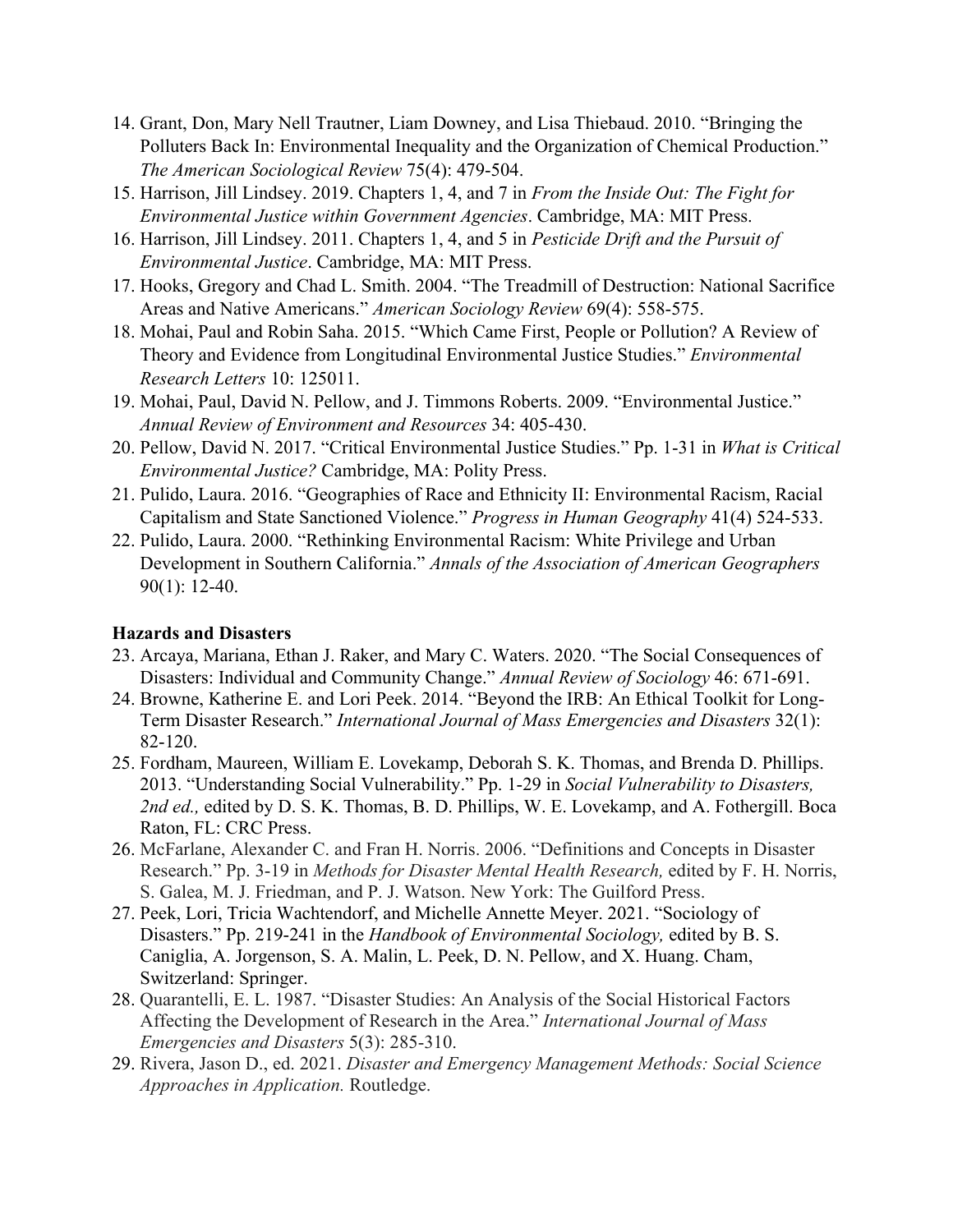- 30. Tierney, Kathleen J. 2007. "From the Margins to the Mainstream? Disaster Research at the Crossroads." *Annual Review of Sociology* 33: 503-525.
- 31. Tierney, Kathleen. 2014. *The Social Roots of Risk: Producing Disasters, Promoting Resilience.* Stanford, CA: Stanford Business Books.

#### **Political Economy of the Environment**

- 32. Bunker, Stephen G. and Paul S. Ciccantell. 2005. "Matter, Space, Time, and Globalization." Pp. 1-33 in *Globalization and the Race for Resources*. Baltimore, MA: Johns Hopkins University Press.
- 33. Clark, Brett and John Bellamy Foster. 2009. "Ecological Imperialism and the Global Metabolic Rift: Unequal Exchange and the Guano/Nitrates Trade." *International Journal of Comparative Sociology* 50(3-4): 311-334.
- 34. Downey, Liam. 2015. The Introduction and Chapters 2, 3, and 5 in *Inequality, Democracy and the Environment.* New York: New York University Press.
- 35. Foster, John Bellamy.1999. "Marx's Theory of Metabolic Rift: Classical Foundations for Environmental Sociology." *American Journal of Sociology* 105(2): 366-405.
- 36. Jorgenson, Andrew. 2016. "The Sociology of Ecologically Unequal Exchange, Foreign Investment Dependence and Environmental Load Displacement: Summary of the Literature and Implications for Sustainability." *Journal of Political Ecology* 23:334-349.
- 37. Harvey, David. 2005. Pages 1-38 in *A Brief History of Neoliberalism*. Oxford: Oxford University Press.
- 38. Rice, James. 2009. "The Transnational Organization of Production and Uneven Environmental Degradation and Change in the World Economy." *International Journal of Comparative Sociology* 50: 215-236.
- 39. Rudel, Thomas, J. Timmons Roberts, and JoAnn Carmin. 2011. "Political Economy of the Environment." *Annual Review of Sociology* 37(1):221-238.
- 40. Schnaiberg, Allan. 1980. *The Environment: From Surplus to Scarcity*. New York: Oxford University Press.

## **Population Processes**

- 41. Grace, Kathryn. "Considering climate in studies of fertility and reproductive health in poor countries." *Nature climate change* 7.7 (2017): 479-485.
- 42. Hunter, Lori M. and Daniel H. Simon. "Environmental Demography." Pp. 405-423 in the *Handbook of Environmental Sociology,* edited by B. S. Caniglia, A. Jorgenson, S. A. Malin, L. Peek, D. N. Pellow, and X. Huang. Cham, Switzerland: Springer.
- 43. Hunter, Lori, Jessie Luna, and Rachel Norton. 2015. "Environmental Dimensions of Migration." *Annual Review of Sociology* 41: 377-397.
- 44. Hunter, Lori, Stephanie Koning, Elizabeth Fussell, Brian King, Andrea Rishworth, Alexis Merdjanoff, Raya Muttarak, Fernando Riosmena, Daniel H. Simon, Emily Skop, and Jamon Van Den Hoek. 2021. "Scales and Sensitivities in Climate Vulnerability, Displacement, and Health." *Population and Environment* 43: 61-81.
- 45. York, Richard, Eugene Rosa and Thomas Dietz. 2003. "Footprints on the Earth: The Environmental Consequences of Modernity." *American Sociological Review* 68(2): 279-300.